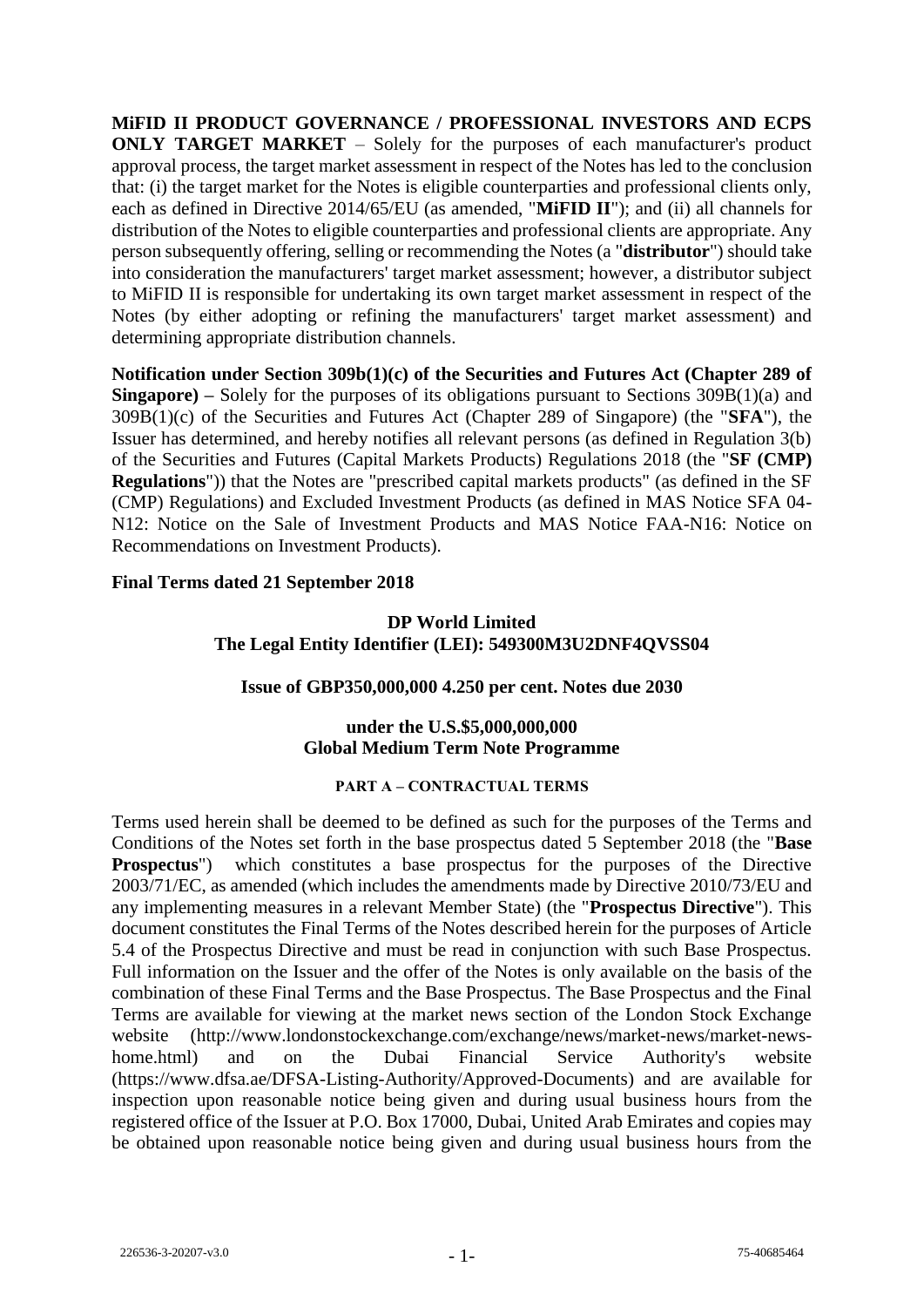registered office of the Issuing and Paying Agent at Winchester House, 1 Great Winchester Street, London EC2N 2DB, United Kingdom.

| 1.  | Issuer:                               |                                                  | DP World Limited                                                                                                                                                |
|-----|---------------------------------------|--------------------------------------------------|-----------------------------------------------------------------------------------------------------------------------------------------------------------------|
| 2.  | (i)                                   | Series Number:                                   | 1-2018                                                                                                                                                          |
|     | (ii)                                  | <b>Tranche Number:</b>                           | $\mathbf{1}$                                                                                                                                                    |
| 3.  | Currencies:                           | Specified Currency or                            | <b>GBP</b>                                                                                                                                                      |
| 4.  | Aggregate Nominal Amount of<br>Notes: |                                                  |                                                                                                                                                                 |
|     | (i)                                   | Series:                                          | GBP350,000,000                                                                                                                                                  |
|     | (ii)                                  | Tranche:                                         | GBP350,000,000                                                                                                                                                  |
| 5.  | <b>Issue Price:</b>                   |                                                  | 98.807 per cent. of the Aggregate Nominal<br>Amount                                                                                                             |
| 6.  | (i)                                   | <b>Specified Denominations:</b>                  | GBP100,000 and integral multiples of GBP1,000<br>in excess thereof                                                                                              |
|     | (ii)                                  | <b>Calculation Amount:</b>                       | GBP1,000                                                                                                                                                        |
| 7.  | (i)                                   | <b>Issue Date:</b>                               | 25 September 2018                                                                                                                                               |
|     | (ii)                                  | <b>Interest Commencement</b><br>Date:            | <b>Issue Date</b>                                                                                                                                               |
| 8.  | <b>Maturity Date:</b>                 |                                                  | 25 September 2030                                                                                                                                               |
| 9.  | <b>Interest Basis:</b>                |                                                  | 4.250 per cent. per annum Fixed Rate                                                                                                                            |
| 10. | <b>Redemption/Payment Basis:</b>      |                                                  | Subject to any purchase and cancellation or early<br>redemption, the Notes will be redeemed on the<br>Maturity Date at 100 per cent. of their nominal<br>amount |
| 11. | <b>Change of Interest Basis:</b>      |                                                  | Not Applicable                                                                                                                                                  |
| 12. | Put/Call Options:                     |                                                  | Change of Control Put Option                                                                                                                                    |
| 13. | (i)                                   | <b>Status of the Notes:</b>                      | Senior                                                                                                                                                          |
|     | (ii)                                  | Date approval for issuance<br>of Notes obtained: | 14 August 2018                                                                                                                                                  |

# **PROVISIONS RELATING TO INTEREST (IF ANY) PAYABLE**

14. Fixed Rate Note Provisions Applicable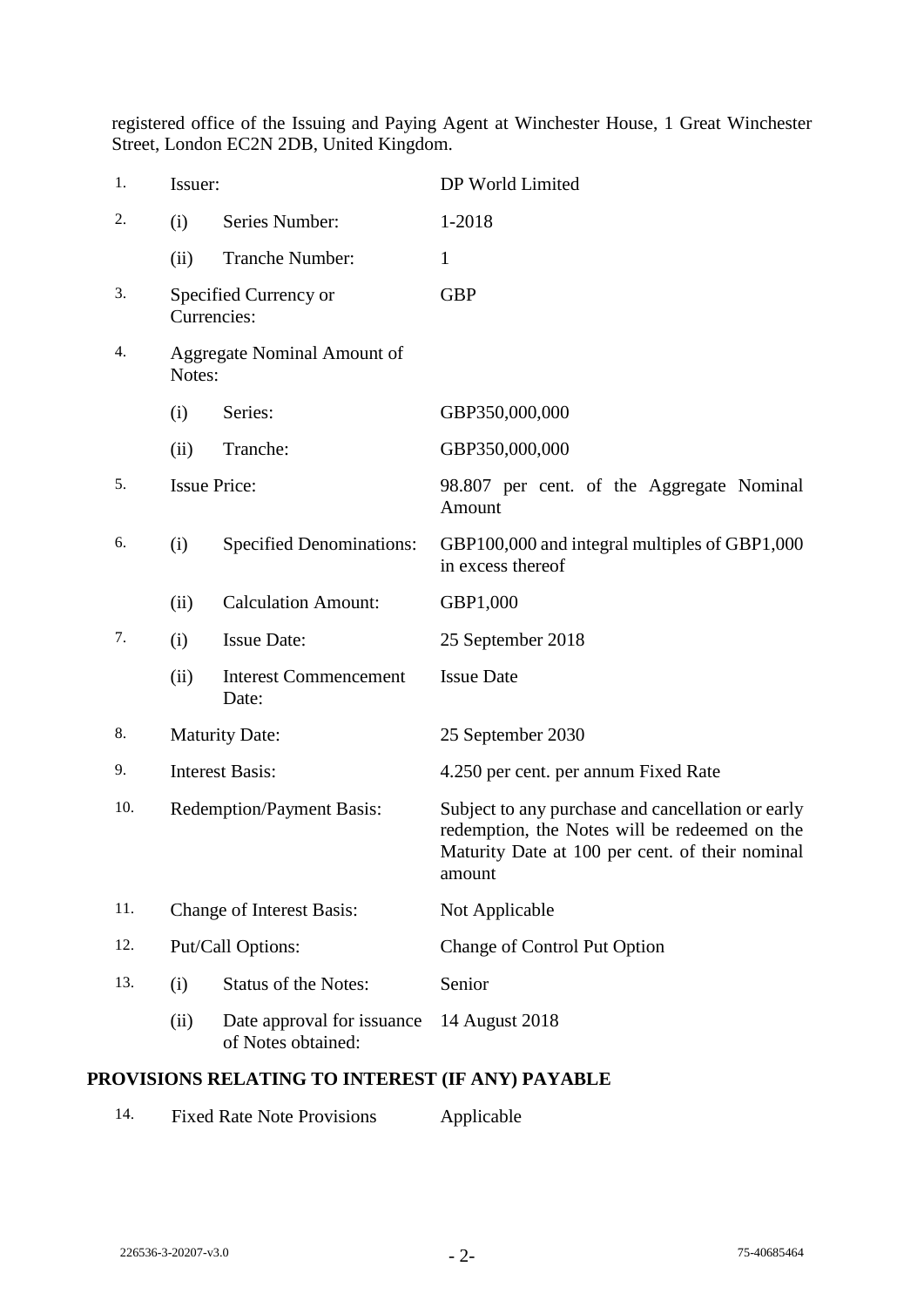|     | (i)     | Rate of Interest:                    | 4.250 per cent. per annum payable annually in<br>arrear on each Interest Payment Date                      |
|-----|---------|--------------------------------------|------------------------------------------------------------------------------------------------------------|
|     | (ii)    | <b>Interest Payment Date:</b>        | 25 September in each year from and including 25<br>September 2019 up to and including the Maturity<br>Date |
|     | (iii)   | <b>Fixed Coupon Amount:</b>          | GBP42.50 per Calculation Amount                                                                            |
|     | (iv)    | Broken Amount(s):                    | Not Applicable                                                                                             |
|     | (v)     | Day Count Fraction:                  | Actual/Actual (ICMA)                                                                                       |
|     | $(v_i)$ | <b>Determination Dates:</b>          | Not Applicable                                                                                             |
| 15. |         | <b>Floating Rate Note Provisions</b> | Not Applicable                                                                                             |
| 16. |         | <b>Zero Coupon Note Provisions</b>   | Not Applicable                                                                                             |

#### **PROVISIONS RELATING TO REDEMPTION**

| 17. | Call Option                                                                                                                          | Not Applicable                  |
|-----|--------------------------------------------------------------------------------------------------------------------------------------|---------------------------------|
| 18. | Put Option                                                                                                                           | Not Applicable                  |
| 19. | <b>Change of Control Put Option:</b>                                                                                                 | Applicable                      |
|     | <b>Change of Control</b><br>(i)<br><b>Redemption Amount:</b>                                                                         | GBP1,000 per Calculation Amount |
| 20. | <b>Final Redemption Amount:</b>                                                                                                      | GBP1,000 per Calculation Amount |
| 21. | <b>Early Redemption Amount</b><br>payable on redemption for<br>taxation reasons or on event of<br>default or other early redemption: | <b>Final Redemption Amount</b>  |

# **GENERAL PROVISIONS APPLICABLE TO THE NOTES**

| 22. | Form of Notes: | <b>Registered Notes:</b>                                                                                                                       |
|-----|----------------|------------------------------------------------------------------------------------------------------------------------------------------------|
|     |                | Unrestricted Global Certificate registered in the<br>name of a nominee for a common depositary for<br>Euroclear and Clearstream, Luxembourg    |
|     |                | Restricted Global Certificate registered in the<br>name of a nominee for a common depository for<br>Euroclear and Clearstream Luxembourg       |
|     |                | Reg. S Compliance Category 2 (in the case of<br>Unrestricted Global Certificate); Rule 144A (in<br>the case of Restricted Global Certificate); |

TEFRA not applicable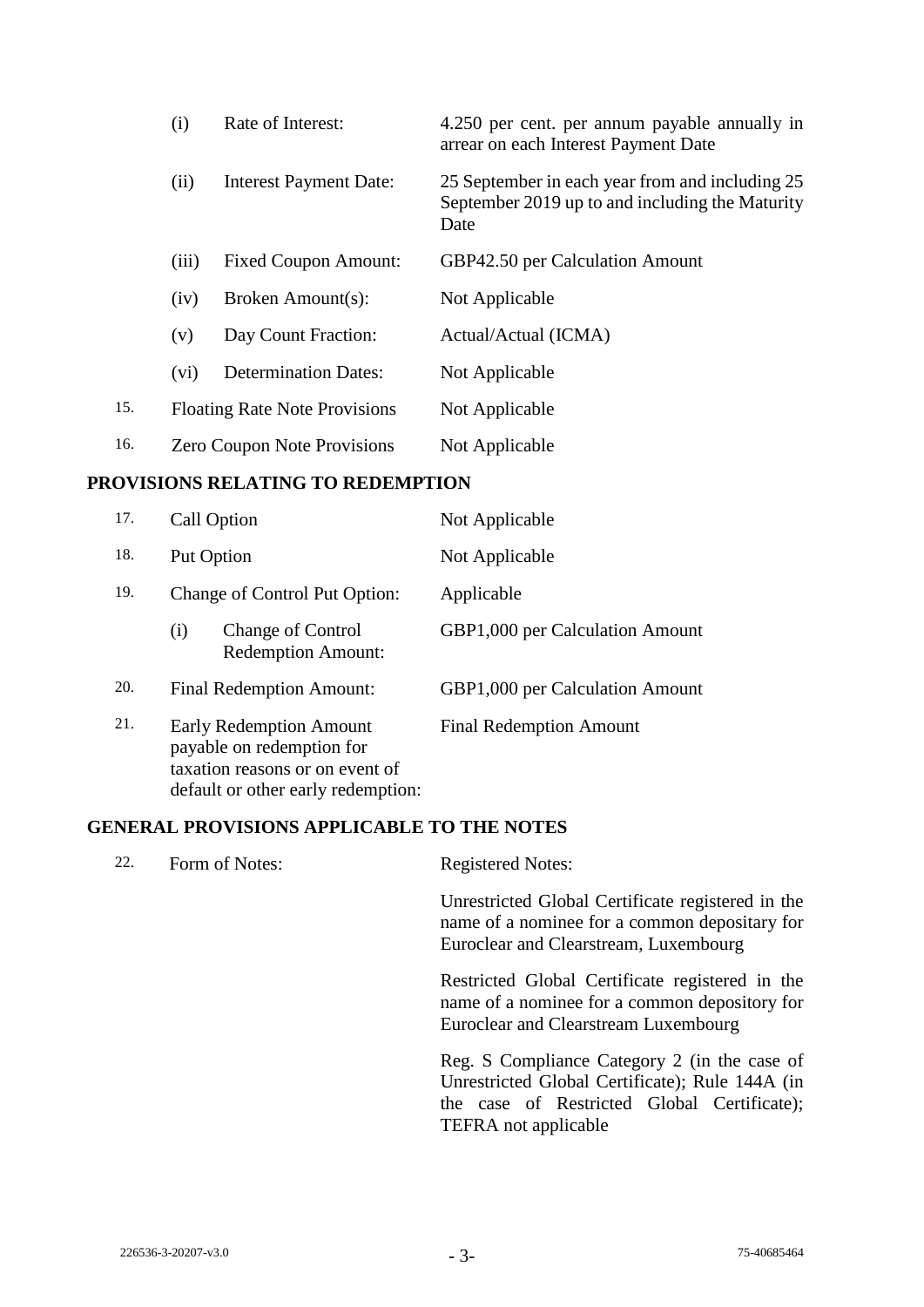- 23. Additional Financial Centre(s) or other special provisions relating to payment dates: Not Applicable
- 24. Details relating to Instalment Notes: Not Applicable
- 25. Talons for future Coupons to be attached to Definitive Notes (and dates on which such Talons mature): No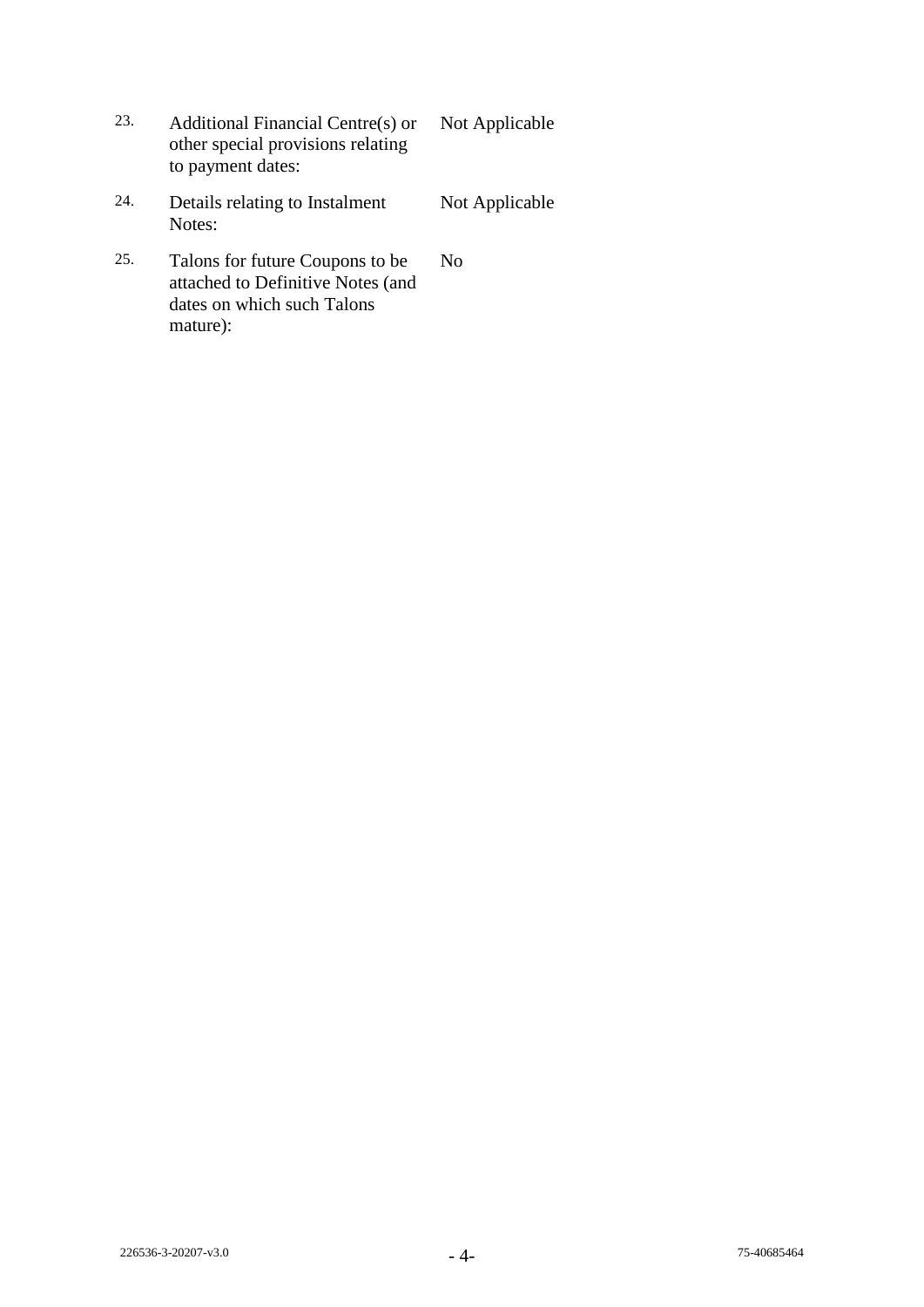SIGNED on behalf of DP World Limited:

 $\tilde{\Lambda}$ 

funagte ananyan By:  $\ldots$ Duly authorised

FINAL TERMS – SIGNATURE PAGE – GBP350,000,000 NOTES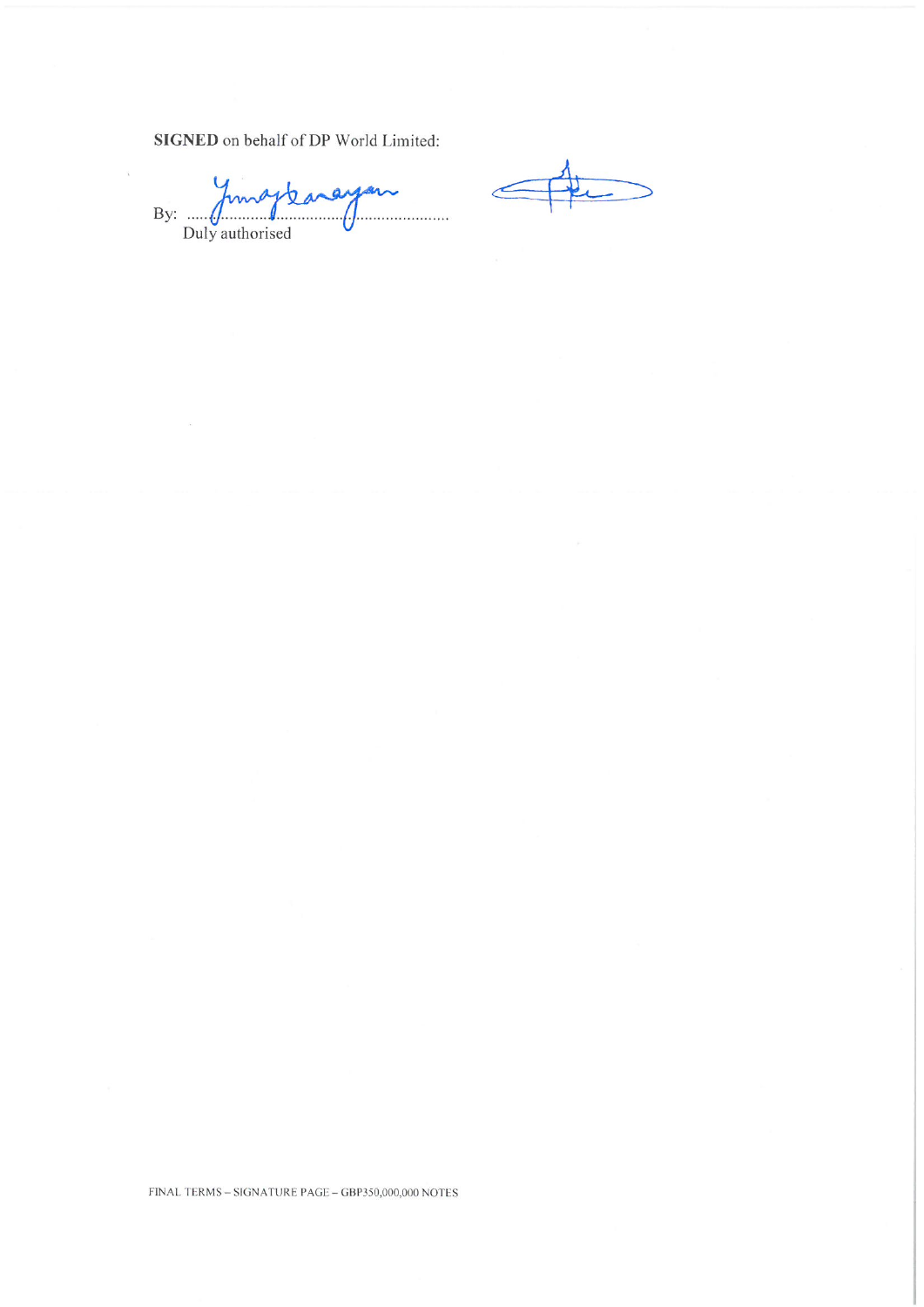#### **PART B – OTHER INFORMATION**

#### **LISTING**

| (i)  | Listing and Admission to<br>trading:                              | Application has been made by the Issuer (or on<br>its behalf) for the Notes to be admitted to trading<br>on the London Stock Exchange's regulated<br>market and to the official list of the U.K. Listing<br>Authority with effect from the Issue Date.         |
|------|-------------------------------------------------------------------|----------------------------------------------------------------------------------------------------------------------------------------------------------------------------------------------------------------------------------------------------------------|
|      |                                                                   | Application has been made by the Issuer (or on<br>its behalf) for the Notes to be admitted to trading<br>on Nasdaq Dubai and to the official list of<br>securities maintained by the Dubai Financial<br>Services Authority with effect from the Issue<br>Date. |
| (ii) | Estimate of total expenses<br>related to admission to<br>trading: | London Stock Exchange: GBP4,500<br>Nasdaq Dubai: U.S.\$2,000                                                                                                                                                                                                   |

#### **RATINGS**

Ratings: The Notes to be issued are expected to be rated:

Moody's: Baa1

Fitch: BBB+

# **INTERESTS OF NATURAL AND LEGAL PERSONS INVOLVED IN THE ISSUE**

Save for any fees payable to the Managers, so far as the Issuer is aware, no person involved in the issue of the Notes has an interest material to the offer. The Managers and their affiliates have engaged, and may in the future engage, in investment banking and/or commercial banking transactions with, and may perform other services for, the Issuer and its affiliates in the ordinary course of business for which they may receive fees.

**YIELD (***Fixed Rate Notes only***)** 4.333 per cent. per annum

# **OPERATION INFORMATION** (i) ISIN: **Unrestricted Global Certificate:** XS1883878883 **Restricted Global Certificate:** XS1883966662 (ii) Common Code: **Unrestricted Global Certificate:**